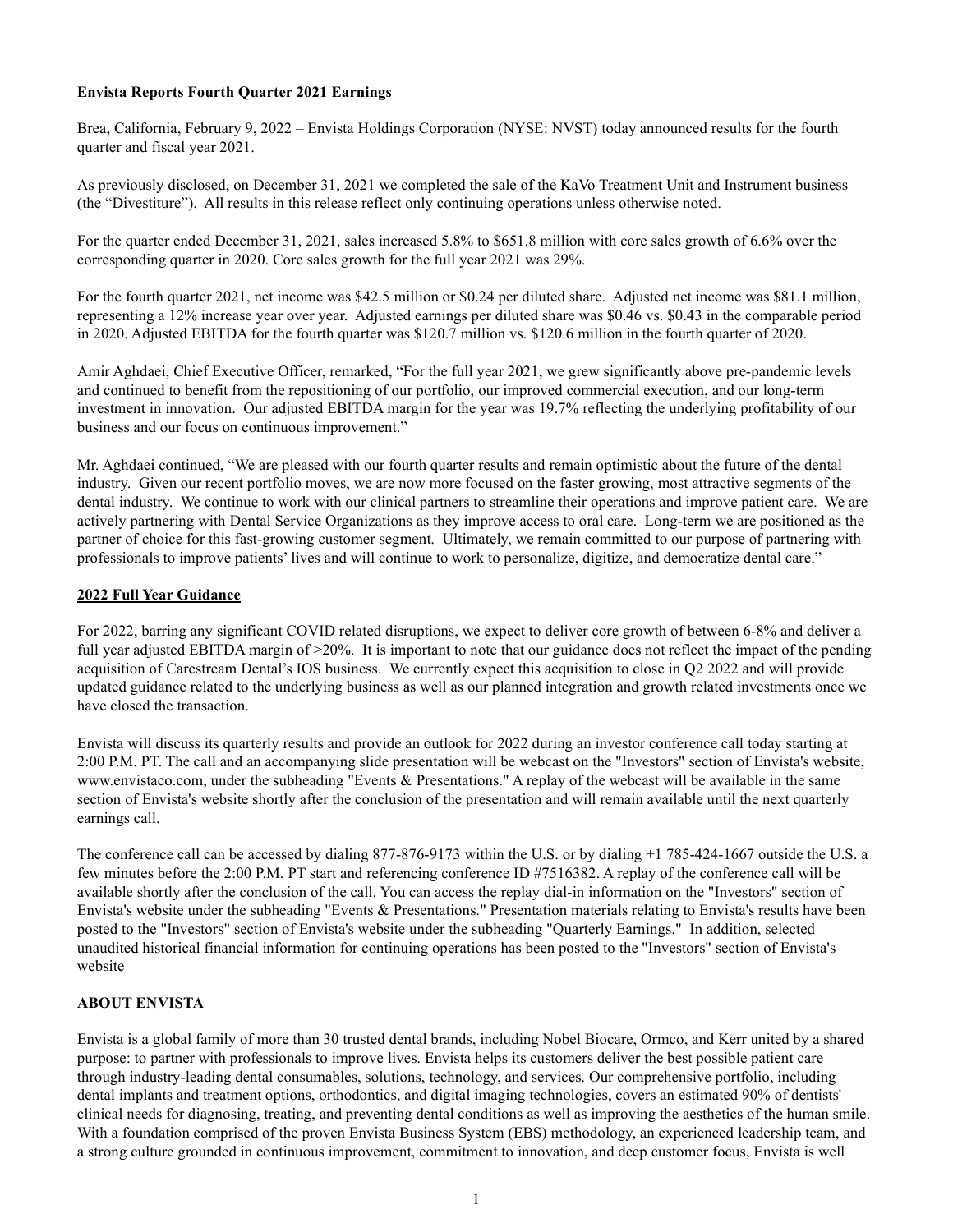equipped to meet the end-to-end needs of dental professionals worldwide. Envista is one of the largest global dental products companies, with significant market positions in some of the most attractive segments of the dental products industry. For more information, please visit www.envistaco.com.

#### NON-GAAP MEASURES

All "Adjusted" amounts including core sales growth and free cash flow are non-GAAP items. Calculations of these measures, the reasons why we believe these measures provide useful information to investors, a reconciliation of these measures to the most directly comparable GAAP measures, and other information relating to these non-GAAP measures are included in the attached supplemental schedules.

### FORWARD-LOOKING STATEMENTS

Certain statements in this press release are "forward-looking" statements within the meaning of the federal securities laws. There are a number of important factors that could cause actual results, developments and business decisions to differ materially from those suggested or indicated by such forward-looking statements and you should not place undue reliance on any such forward-looking statements. These factors include, among other things, the impact of the COVID-19 pandemic, including new variants of the virus, the pace of recovery in the markets in which we operate, global supply chain disruptions and potential staffing shortages, the conditions in the U.S. and global economy, the markets served by us and the financial markets, the impact of our debt obligations on our operations and liquidity, developments and uncertainties in trade policies and regulations, contractions or growth rates and cyclicality of markets we serve, the effect of the planned intraoral scanner acquisition on our business relationships, operating results, share price or business generally, the failure to realize the expected benefits resulting from the planned intraoral scanner acquisition or the recent divestiture of our treatment unit and instrument business, fluctuations in inventory of our distributors and customers, loss of a key distributor, our relationships with and the performance of our channel partners, competition, our ability to develop and successfully market new products and services, the potential for improper conduct by our employees, agents or business partners, our compliance with applicable laws and regulations (including regulations relating to medical devices and the health care industry), the results of our clinical trials and perceptions thereof, penalties associated with any off-label marketing of our products, modifications to our products that require new marketing clearances or authorizations, our ability to effectively address cost reductions and other changes in the health care industry, our ability to successfully identify and consummate appropriate acquisitions and strategic investments, our ability to integrate the businesses we acquire and achieve the anticipated benefits of such acquisitions, contingent liabilities relating to acquisitions, investments and divestitures, security breaches or other disruptions of our information technology systems or violations of data privacy laws, our ability to adequately protect our intellectual property, the impact of our restructuring activities on our ability to grow, risks relating to currency exchange rates, changes in tax laws applicable to multinational companies, litigation and other contingent liabilities including intellectual property and environmental, health and safety matters, risks relating to product, service or software defects, risks relating to product manufacturing, commodity costs and surcharges, our ability to adjust purchases and manufacturing capacity to reflect market conditions, reliance on sole or limited sources of supply, the impact of regulation on demand for our products and services, labor matters, international economic, political, legal, compliance and business factors, and disruptions relating to war, terrorism, climate change, widespread protests and civil unrest, man-made and natural disasters, public health issues and other events. Additional information regarding the factors that may cause actual results to differ materially from these forward-looking statements is available in our SEC filings, including our Annual Report on Form 10-K for fiscal year 2020 and our Quarterly reports on Form 10-Q. These forwardlooking statements speak only as of the date of this press release and except to the extent required by applicable law, we do not assume any obligation to update or revise any forward-looking statement, whether as a result of new information, future events and developments or otherwise.

#### **CONTACT**

Stephen Keller Investor Relations Envista Holdings Corporation 200 S. Kraemer Blvd., Building E Brea, CA 92821 Telephone: (714) 817-7000 Fax: (714) 817-5450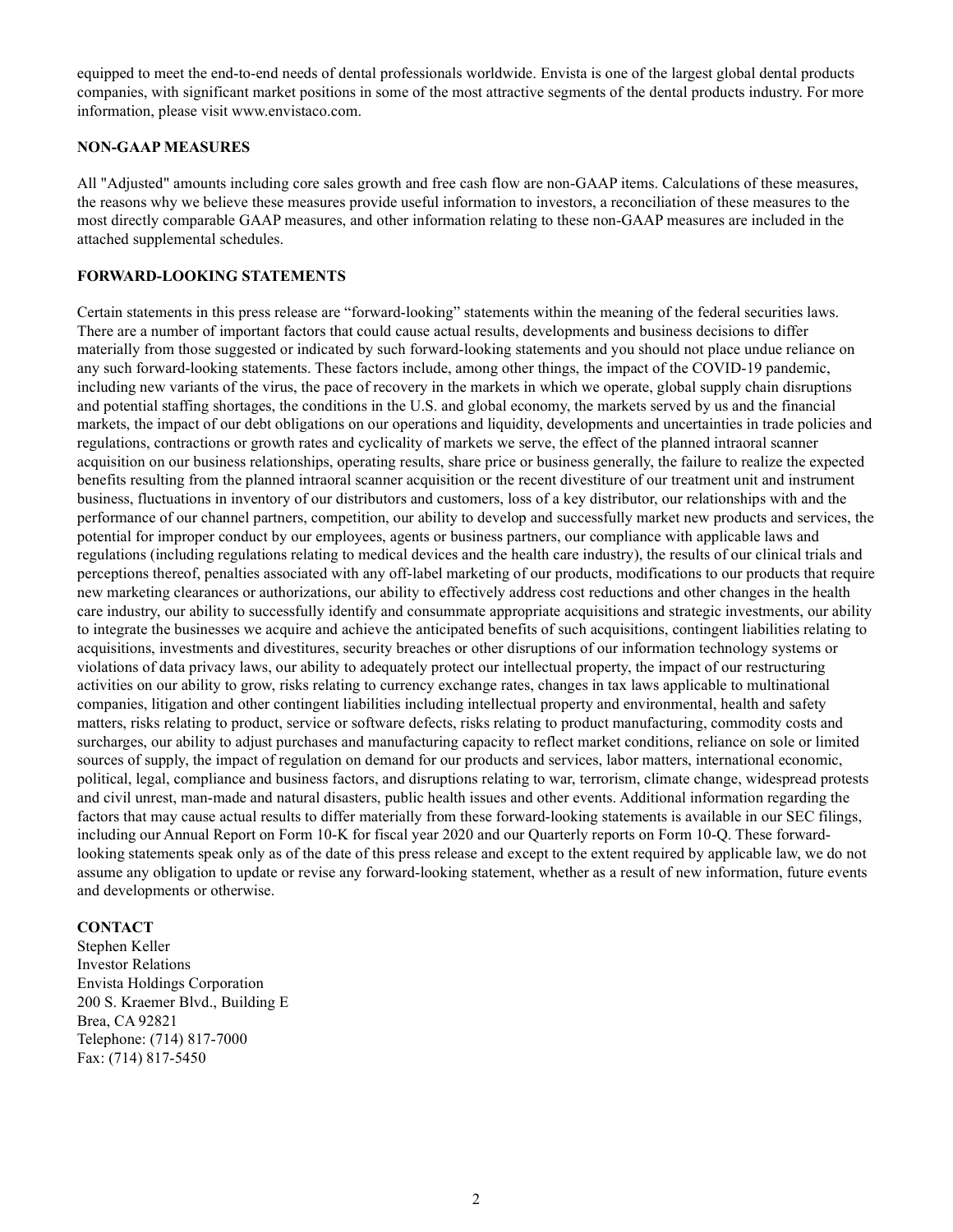# ENVISTA HOLDINGS CORPORATION CONDENSED CONSOLIDATED STATEMENTS OF OPERATIONS (Unaudited and subject to reclassification)

(\$ and shares in millions, except per share amounts)

|                                                                   | <b>Three Months Ended</b> |                      |               |                      | <b>Year Ended</b>  |                      |               |                      |
|-------------------------------------------------------------------|---------------------------|----------------------|---------------|----------------------|--------------------|----------------------|---------------|----------------------|
|                                                                   |                           | December 31,<br>2021 |               | December 31,<br>2020 |                    | December 31,<br>2021 |               | December 31,<br>2020 |
| Sales                                                             | $\mathsf{\$}$             | 651.8                | $\sqrt{\ }$   | 616.3                | $\mathcal{S}$      | 2,508.9              | $\mathcal{S}$ | 1,929.1              |
| Cost of sales                                                     |                           | 308.6                |               | 276.3                |                    | 1,082.4              |               | 874.3                |
| Gross profit                                                      |                           | 343.2                |               | 340.0                |                    | 1,426.5              |               | 1,054.8              |
| Operating expenses:                                               |                           |                      |               |                      |                    |                      |               |                      |
| Selling, general and administrative                               |                           | 272.3                |               | 243.3                |                    | 1,019.8              |               | 924.6                |
| Research and development                                          |                           | 24.8                 |               | 23.2                 |                    | 100.5                |               | 86.7                 |
| Operating profit                                                  |                           | 46.1                 |               | 73.5                 |                    | 306.2                |               | 43.5                 |
| Nonoperating income (expense):                                    |                           |                      |               |                      |                    |                      |               |                      |
| Other income (expense)                                            |                           | 1.6                  |               | (1.4)                |                    | 2.4                  |               | (1.0)                |
| Interest expense, net                                             |                           | (10.5)               |               | (21.3)               |                    | (54.1)               |               | (62.5)               |
| Income (loss) before income taxes                                 |                           | 37.2                 |               | 50.8                 |                    | 254.5                |               | (20.0)               |
| Income tax benefit                                                |                           | (5.3)                |               | (40.3)               |                    | (9.0)                |               | (62.5)               |
| Income from continuing operations, net of tax                     |                           | 42.5                 |               | 91.1                 |                    | 263.5                |               | 42.5                 |
| Income (loss) from discontinued operations, net of tax            |                           | 43.3                 |               | 17.3                 |                    | 77.0                 |               | (9.2)                |
| Net income                                                        | $\mathbb S$               | 85.8                 | $\sqrt{\ }$   | 108.4                | $\mathcal{S}$      | 340.5                | $\mathcal{S}$ | 33.3                 |
| Earnings (loss) per share:                                        |                           |                      |               |                      |                    |                      |               |                      |
| Earnings from continuing operations - basic                       | $\mathcal{S}$             | 0.26                 | $\mathcal{S}$ | 0.57                 | $\mathcal{S}$      | 1.63                 | $\mathbf{\$}$ | 0.27                 |
| Earnings from continuing operations - diluted                     | \$                        | 0.24                 | \$            | 0.54                 | $\mathbf{\hat{S}}$ | 1.48                 | \$            | 0.26                 |
|                                                                   |                           |                      |               |                      |                    |                      |               |                      |
| Earnings (loss) from discontinued operations - basic              | $\mathbb{S}$              | 0.27                 | $\mathbb{S}$  | 0.11                 | $\mathbb{S}$       | 0.48                 | $\mathbb{S}$  | (0.06)               |
| Earnings (loss) from discontinued operations - diluted            | $\$$                      | 0.24                 | \$            | 0.10                 | \$                 | 0.43                 | \$            | (0.06)               |
|                                                                   |                           |                      |               |                      |                    |                      |               |                      |
| Earnings - basic                                                  | $\$$                      | 0.53                 | \$            | 0.68                 | $\mathcal{S}$      | 2.11                 | $\mathcal{S}$ | 0.21                 |
| Earnings - diluted                                                | \$                        | 0.48                 | \$            | 0.64                 | $\mathbf{\hat{S}}$ | $1.92 * $$           |               | 0.20                 |
| Average common stock and common equivalent shares<br>outstanding: |                           |                      |               |                      |                    |                      |               |                      |
| Basic                                                             |                           | 161.7                |               | 160.0                |                    | 161.2                |               | 159.6                |
| Diluted                                                           |                           | 177.9                |               | 170.0                |                    | 177.6                |               | 164.1                |

\* Earnings (loss) per share is computed independently for earnings per share from continuing operations and earnings (loss) per share from discontinued operations. The sum of earnings per share from continuing operations a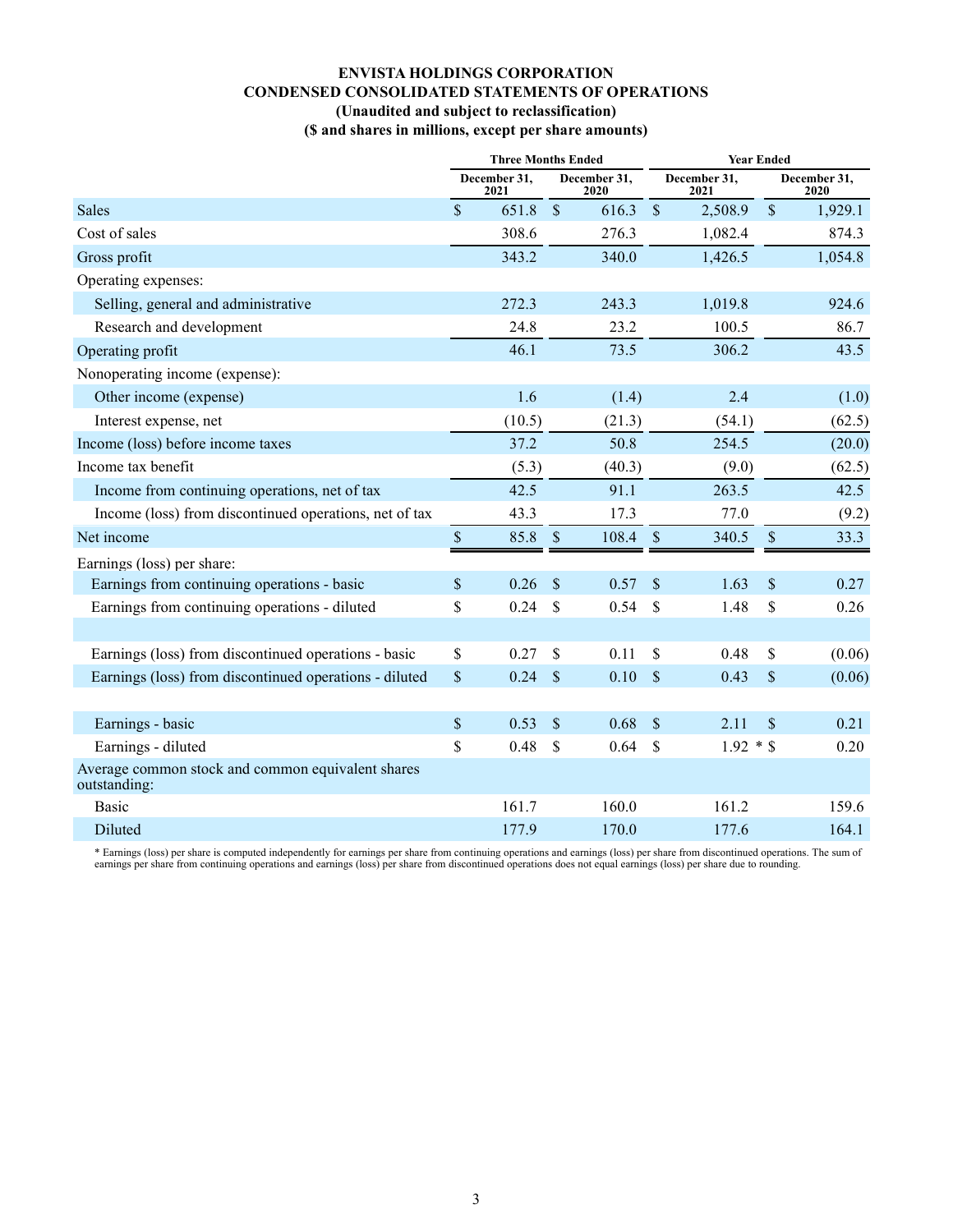## ENVISTA HOLDINGS CORPORATION CONDENSED CONSOLIDATED BALANCE SHEETS (Unaudited and subject to reclassification) (\$ in millions, except share amounts)

|                                                                                                                                                                   | As of                     |                   |               |                   |
|-------------------------------------------------------------------------------------------------------------------------------------------------------------------|---------------------------|-------------------|---------------|-------------------|
|                                                                                                                                                                   |                           | December 31, 2021 |               | December 31, 2020 |
| <b>ASSETS</b>                                                                                                                                                     |                           |                   |               |                   |
| Current assets:                                                                                                                                                   |                           |                   |               |                   |
| Cash and cash equivalents                                                                                                                                         | \$                        | 1,073.6           | $\mathcal{S}$ | 888.9             |
| Trade accounts receivable, less allowance for credit losses of \$20.7 and \$30.5,<br>respectively                                                                 |                           | 331.9             |               | 301.7             |
| Inventories, net                                                                                                                                                  |                           | 263.8             |               | 216.0             |
| Prepaid expenses and other current assets                                                                                                                         |                           | 154.3             |               | 70.1              |
| Current assets held for sale                                                                                                                                      |                           | 12.2              |               | 113.9             |
| Total current assets                                                                                                                                              |                           | 1,835.8           |               | 1,590.6           |
| Property, plant and equipment, net                                                                                                                                |                           | 264.1             |               | 274.6             |
| Operating lease right-of-use assets                                                                                                                               |                           | 128.1             |               | 162.7             |
| Other long-term assets                                                                                                                                            |                           | 167.8             |               | 119.0             |
| Goodwill                                                                                                                                                          |                           | 3,132.0           |               | 3,207.4           |
| Other intangible assets, net                                                                                                                                      |                           | 1,046.4           |               | 1,152.7           |
| Noncurrent assets held for sale                                                                                                                                   |                           |                   |               | 369.0             |
| Total assets                                                                                                                                                      | $\boldsymbol{\mathsf{S}}$ | 6,574.2           | \$            | 6,876.0           |
| <b>LIABILITIES AND EQUITY</b>                                                                                                                                     |                           |                   |               |                   |
| Current liabilities:                                                                                                                                              |                           |                   |               |                   |
| Short-term debt                                                                                                                                                   | \$                        | 432.4             | $\mathcal{S}$ | 886.8             |
| Trade accounts payable                                                                                                                                            |                           | 185.8             |               | 202.5             |
| Accrued expenses and other liabilities                                                                                                                            |                           | 562.3             |               | 467.8             |
| Operating lease liabilities                                                                                                                                       |                           | 23.7              |               | 31.1              |
| Current liabilities held for sale                                                                                                                                 |                           | 3.6               |               | 96.5              |
| Total current liabilities                                                                                                                                         |                           | 1,207.8           |               | 1,684.7           |
| Operating lease liabilities                                                                                                                                       |                           | 120.4             |               | 152.6             |
| Other long-term liabilities                                                                                                                                       |                           | 304.2             |               | 347.0             |
| Long-term debt                                                                                                                                                    |                           | 883.4             |               | 907.7             |
| Noncurrent liabilities held for sale                                                                                                                              |                           | 0.4               |               | 63.0              |
| Commitments and contingencies                                                                                                                                     |                           |                   |               |                   |
| Stockholders' equity:                                                                                                                                             |                           |                   |               |                   |
| Preferred stock, \$0.01 par value, 15.0 million shares authorized; no shares issued or<br>outstanding at December 31, 2021 and December 31, 2020                  |                           |                   |               |                   |
| Common stock - \$0.01 par value, 500.0 million shares authorized; 162.0 million<br>shares issued and 161.6 million shares outstanding at December 31, 2021; 160.2 |                           |                   |               |                   |
| million shares issued and 160.0 million outstanding at December 31, 2020                                                                                          |                           | 1.6<br>3,732.6    |               | 1.6               |
| Additional paid-in capital                                                                                                                                        |                           | 466.9             |               | 3,684.4           |
| Retained earnings                                                                                                                                                 |                           |                   |               | 126.4             |
| Accumulated other comprehensive loss                                                                                                                              |                           | (143.5)           |               | (91.8)            |
| Total Envista stockholders' equity                                                                                                                                |                           | 4,057.6           |               | 3,720.6           |
| Noncontrolling interests                                                                                                                                          |                           | 0.4               |               | 0.4               |
| Total stockholders' equity                                                                                                                                        | $\mathbb{S}$              | 4,058.0           |               | 3,721.0           |
| Total liabilities and stockholders' equity                                                                                                                        |                           | 6,574.2 \$        |               | 6,876.0           |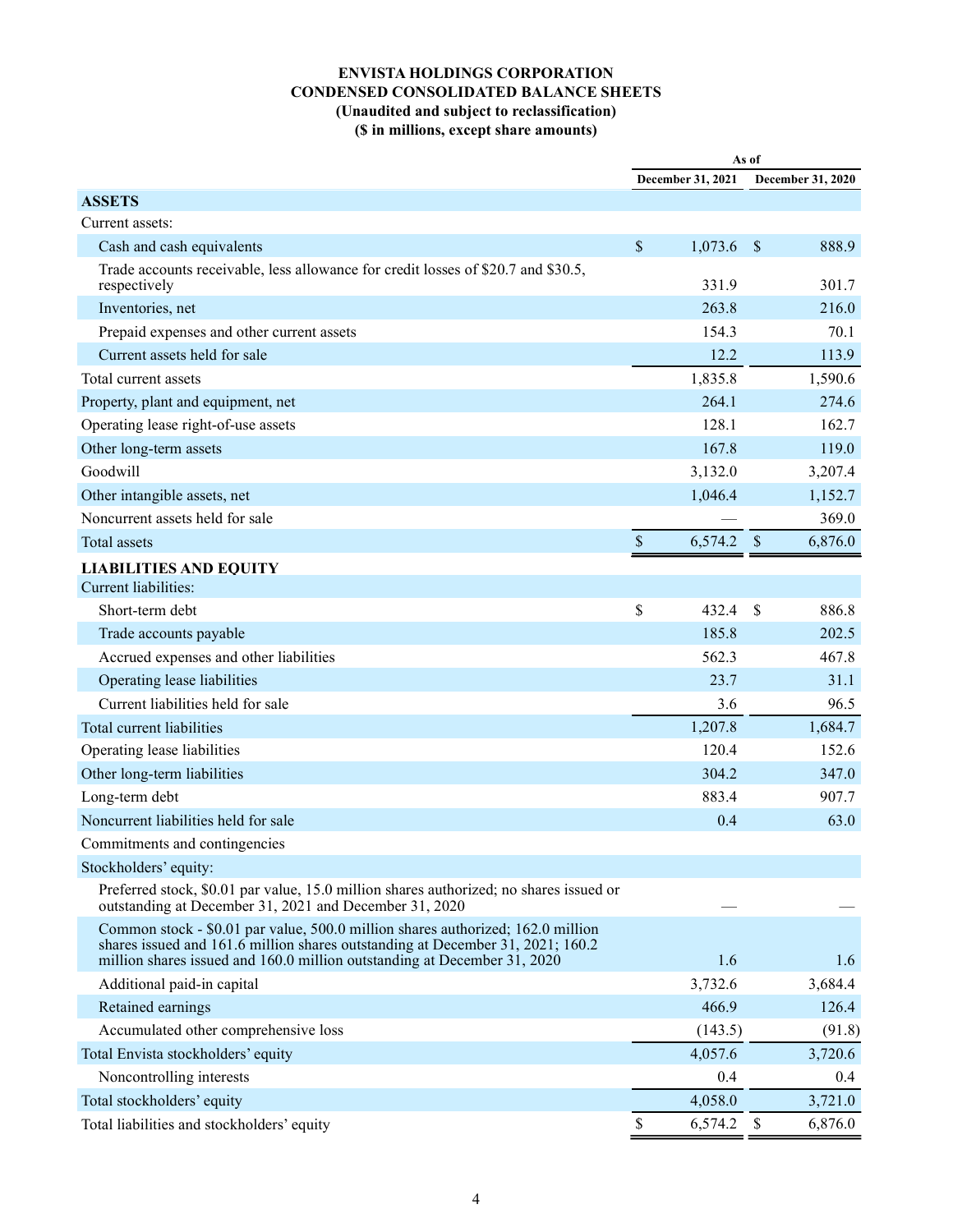## ENVISTA HOLDINGS CORPORATION CONDENSED CONSOLIDATED STATEMENTS OF CASH FLOWS (Unaudited and subject to reclassification) (\$ in millions)

|                                                                          |                | Year Ended December 31, |                        |
|--------------------------------------------------------------------------|----------------|-------------------------|------------------------|
|                                                                          | 2021           | 2020                    | 2019                   |
| Cash flows from operating activities:                                    |                |                         |                        |
| Net income                                                               | \$<br>340.5 \$ | 33.3                    | 217.6<br><sup>\$</sup> |
| Noncash items:                                                           |                |                         |                        |
| Depreciation                                                             | 40.8           | 42.4                    | 39.0                   |
| Amortization                                                             | 82.8           | 90.2                    | 89.5                   |
| Allowance for credit losses                                              | 5.6            | 23.0                    | 9.5                    |
| Stock-based compensation expense                                         | 28.2           | 22.6                    | 18.4                   |
| Gain on sale of property, plant and equipment                            | (2.2)          |                         |                        |
| Gain on sale of Kavo treatment unit and instrument business              | (11.7)         |                         |                        |
| Restructuring charges                                                    | 10.8           | 11.1                    |                        |
| Impairment charges                                                       | 18.4           | 32.6                    |                        |
| Amortization of right-of-use assets                                      | 28.3           | 30.5                    | 39.6                   |
| Amortization of debt discount and issuance costs                         | 23.3           | 13.4                    |                        |
| Change in deferred income taxes                                          | (59.0)         | (91.4)                  | (8.9)                  |
| Change in trade accounts receivable                                      | (43.2)         | 71.9                    | 3.3                    |
| Change in inventories                                                    | (66.0)         | 11.9                    | (1.5)                  |
| Change in trade accounts payable                                         | (20.3)         | 21.6                    | (7.9)                  |
| Change in prepaid expenses and other assets                              | (13.9)         | (2.5)                   | (8.6)                  |
| Change in accrued expenses and other liabilities                         | 66.5           | 10.0                    | 44.5                   |
| Change in operating lease liabilities                                    | (37.5)         | (36.7)                  | (37.0)                 |
| Net cash provided by operating activities                                | 391.4          | 283.9                   | 397.5                  |
| Cash flows from investing activities:                                    |                |                         |                        |
| Acquisitions, net of cash acquired                                       | (2.1)          | (40.7)                  |                        |
| Payments for additions to property, plant and equipment                  | (54.7)         | (47.7)                  | (77.8)                 |
| Proceeds from sales of property, plant and equipment                     | 11.6           | 5.3                     | 1.6                    |
| Net proceeds from sale of Kavo treatment unit and instrument business    | 282.7          |                         |                        |
| All other investing activities                                           | (4.6)          | 14.0                    | (2.2)                  |
| Net cash provided by (used in) investing activities                      | 232.9          | (69.1)                  | (78.4)                 |
| Cash flows from financing activities:                                    |                |                         |                        |
| Proceeds from issuance of convertible senior notes                       |                | 517.5                   |                        |
| Payment of debt issuance and other deferred financing costs              | (2.3)          | (17.2)                  | (2.4)                  |
| Proceeds from revolving line of credit                                   |                | 249.8                   |                        |
| Repayment of revolving line of credit                                    |                | (250.0)                 |                        |
| Proceeds from borrowings                                                 |                |                         | 1,318.3                |
| Repayment of borrowings                                                  | (475.7)        |                         | (0.3)                  |
| Purchase of capped calls related to issuance of convertible senior notes |                | (20.7)                  |                        |
| Proceeds from stock option exercises                                     | 19.5           | 13.8                    |                        |
| Proceeds from the public offering of common stock, net of issuance costs |                |                         | 643.4                  |
| Consideration to Former Parent in connection with the Separation         |                |                         | (1,950.0)              |
| Net transfers to Former Parent                                           |                |                         | (116.5)                |
| All other financing activities                                           | (7.1)          | (0.7)                   | (0.2)                  |
| Net cash (used in) provided by financing activities                      | (465.6)        | 492.5                   | (107.7)                |
|                                                                          |                |                         |                        |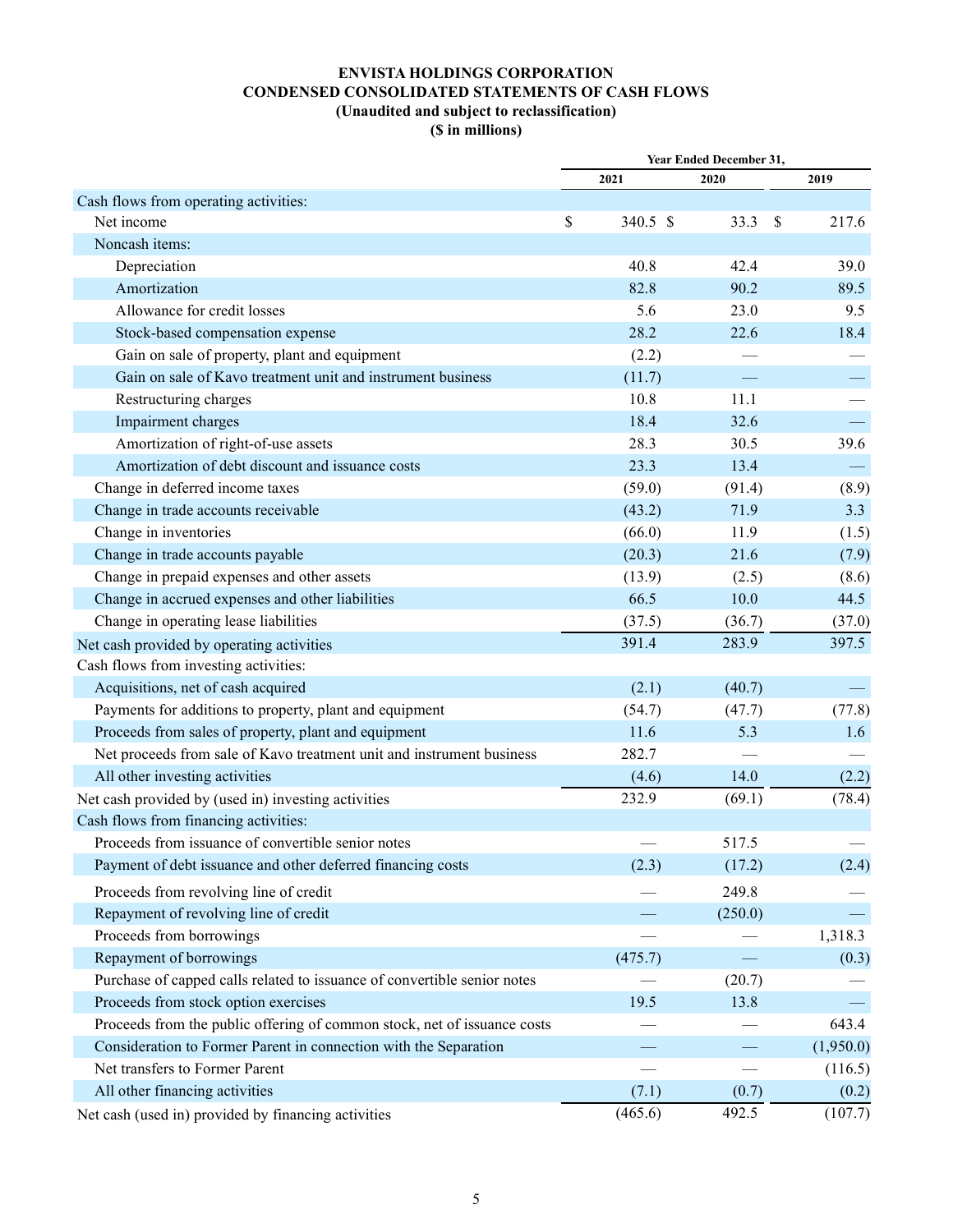| Effect of exchange rate changes on cash and cash equivalents | 26.0         | (29.6) | (0.2) |
|--------------------------------------------------------------|--------------|--------|-------|
| Net change in cash and cash equivalents                      | 184.7        | 677.7  | 211.2 |
| Beginning balance of cash and cash equivalents               | 888.9        | 2.11.2 |       |
| Ending balance of cash and cash equivalents                  | $1.073.6$ \$ | 888.9  | 211.2 |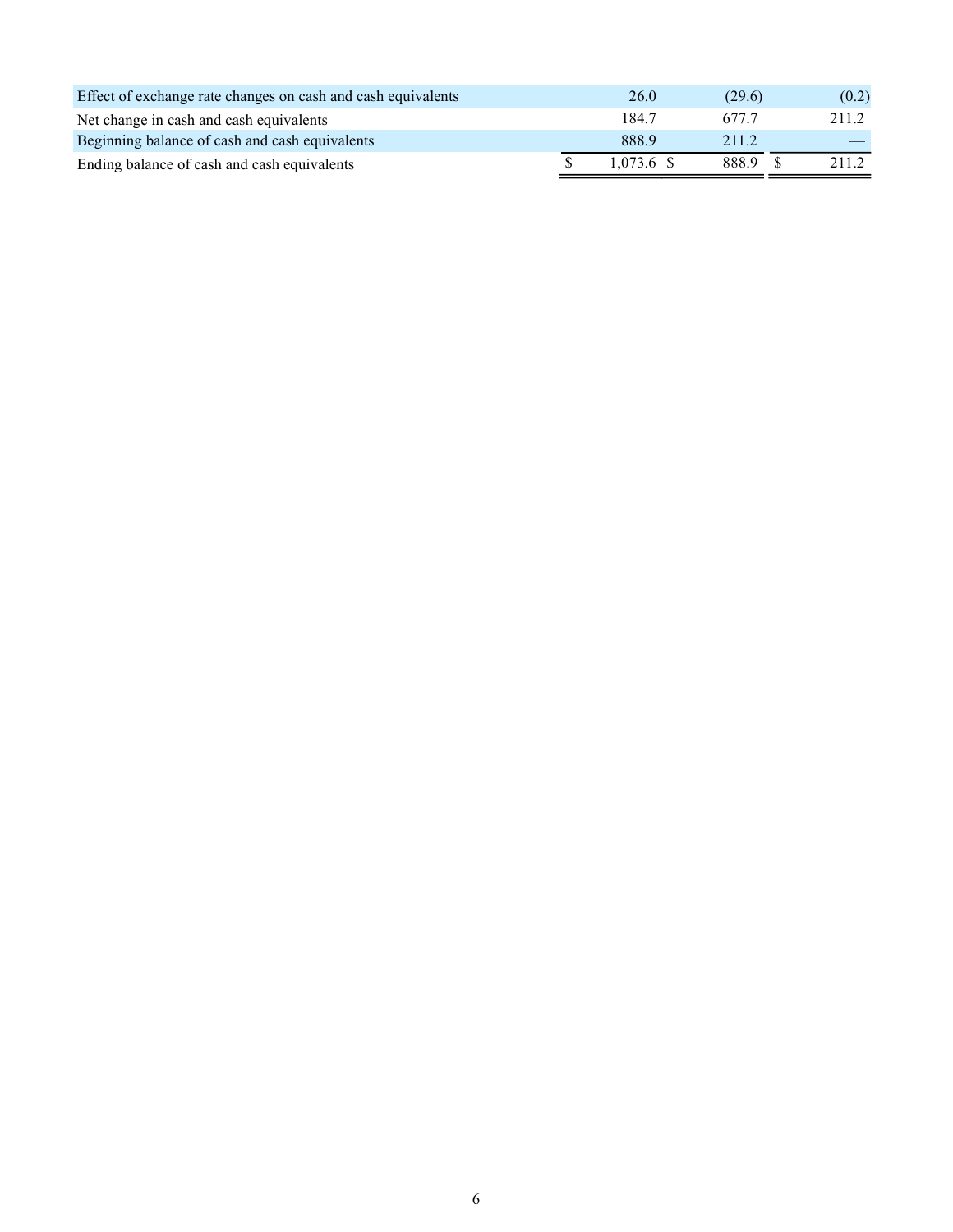## ENVISTA HOLDINGS CORPORATION SUMMARY OF FINANCIAL METRICS (UNAUDITED) (\$ in millions, except per share amounts)

|                                             | <b>GAAP</b>               |       |                          |       |                          |            |                   |         |  |  |  |  |
|---------------------------------------------|---------------------------|-------|--------------------------|-------|--------------------------|------------|-------------------|---------|--|--|--|--|
|                                             | <b>Three Months Ended</b> |       |                          |       |                          | Year Ended |                   |         |  |  |  |  |
|                                             | <b>December 31, 2021</b>  |       | <b>December 31, 2020</b> |       | <b>December 31, 2021</b> |            | December 31, 2020 |         |  |  |  |  |
| Gross Profit                                |                           | 343.2 | S                        | 340.0 | \$                       | 1.426.5    | J.                | 1,054.8 |  |  |  |  |
| Operating Profit From Continuing Operations | S                         | 46.1  | S                        | 73.5  | \$                       | 306.2      |                   | 43.5    |  |  |  |  |
| Net Income From Continuing Operations       |                           | 42.5  | S                        | 91.1  | \$                       | 263.5      | S                 | 42.5    |  |  |  |  |
| Diluted EPS From Continuing Operations      |                           | 0.24  | S                        | 0.54  | \$                       | 1.48       | S                 | 0.26    |  |  |  |  |
| <b>Operating Cash Flow</b>                  |                           | 165.8 | S                        | 193.4 | \$                       | 391.4      |                   | 283.9   |  |  |  |  |

|                                  | NON-GAAP $*$ |                           |    |                          |    |                   |    |                          |  |  |  |  |
|----------------------------------|--------------|---------------------------|----|--------------------------|----|-------------------|----|--------------------------|--|--|--|--|
|                                  |              | <b>Three Months Ended</b> |    |                          |    | <b>Year Ended</b> |    |                          |  |  |  |  |
|                                  |              | December 31, 2021         |    | <b>December 31, 2020</b> |    | December 31, 2021 |    | <b>December 31, 2020</b> |  |  |  |  |
| Adjusted Gross Profit            | \$           | 372.2                     | \$ | 348.0                    | \$ | 1.462.4           | S  | 1,073.1                  |  |  |  |  |
| <b>Adjusted Operating Profit</b> | S            | 110.7                     | \$ | 112.6                    | S  | 459.3             | \$ | 217.9                    |  |  |  |  |
| <b>Adjusted Net Income</b>       | S            | 81.1                      | \$ | 72.3                     | S  | 328.2             | S  | 129.6                    |  |  |  |  |
| <b>Adjusted Diluted EPS</b>      | S            | 0.46                      | \$ | 0.43                     | \$ | 1.85              | S  | 0.79                     |  |  |  |  |
| Adjusted EBITDA                  | \$           | 120.7                     | \$ | 120.6                    | S  | 495.0             | \$ | 251.3                    |  |  |  |  |
| Free Cash Flow                   | S            | 157.1                     | \$ | 185.6                    | \$ | 348.3             |    | 241.5                    |  |  |  |  |

\* For information on non-GAAP measures see "Reconciliation of GAAP to Non-GAAP Financial Measures" below. Also see the accompanying "Notes to Reconciliation of GAAP to Non-GAAP Financial Measures."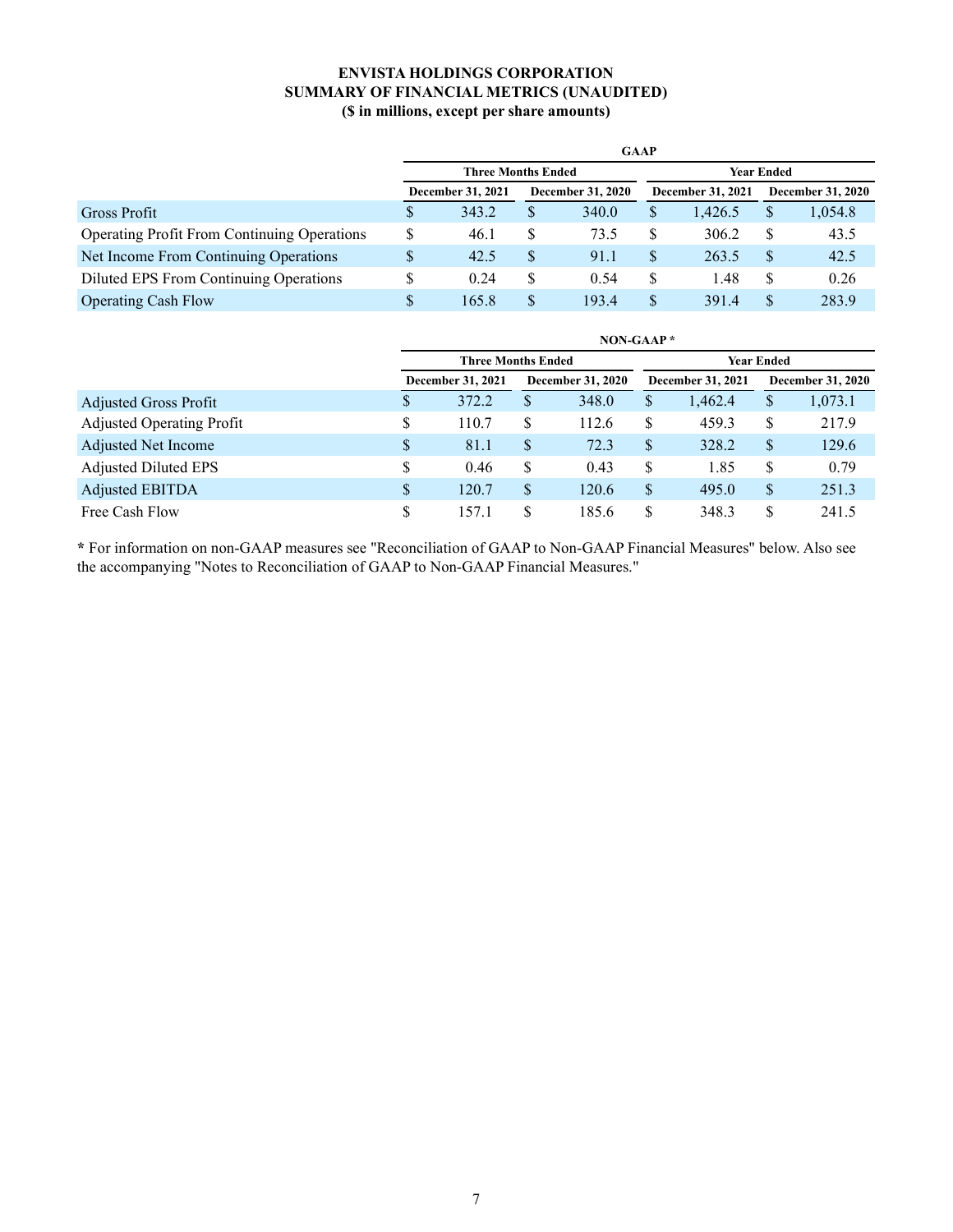## ENVISTA HOLDINGS CORPORATION SEGMENT INFORMATION (UNAUDITED) (\$ in millions)

|                                   | <b>Three Month Period Ended</b> |          |                          |           |                          | <b>Year Ended</b> |                          |         |  |
|-----------------------------------|---------------------------------|----------|--------------------------|-----------|--------------------------|-------------------|--------------------------|---------|--|
|                                   | December 31, 2021               |          | <b>December 31, 2020</b> |           | <b>December 31, 2021</b> |                   | <b>December 31, 2020</b> |         |  |
| <b>Sales</b>                      |                                 |          |                          |           |                          |                   |                          |         |  |
| Specialty Products & Technologies | \$                              | 391.7    | \$                       | 343.2     | \$                       | 1,507.8           | \$                       | 1,117.3 |  |
| Equipment & Consumables           |                                 | 260.1    |                          | 273.1     |                          | 1,001.1           |                          | 811.8   |  |
| Total                             | \$                              | 651.8    | \$                       | 616.3     | $\mathbb{S}$             | 2,508.9           | \$                       | 1,929.1 |  |
|                                   |                                 |          |                          |           |                          |                   |                          |         |  |
| <b>Operating Profit (Loss)</b>    |                                 |          |                          |           |                          |                   |                          |         |  |
| Specialty Products & Technologies | $\mathcal{S}$                   | 60.7     | $\mathcal{S}$            | 39.6      | $\mathcal{S}$            | 272.3             | \$                       | 65.8    |  |
| Equipment & Consumables           |                                 | 22.8     |                          | 42.6      |                          | 153.8             |                          | 53.6    |  |
| Other                             |                                 | (37.4)   |                          | (8.7)     |                          | (119.9)           |                          | (75.9)  |  |
| Total                             | \$                              | 46.1     | \$                       | 73.5      | S.                       | 306.2             | \$                       | 43.5    |  |
|                                   |                                 |          |                          |           |                          |                   |                          |         |  |
| <b>Operating Margins</b>          |                                 |          |                          |           |                          |                   |                          |         |  |
| Specialty Products & Technologies |                                 | $15.5\%$ |                          | $11.5 \%$ |                          | 18.1 $%$          |                          | 5.9 %   |  |
| Equipment & Consumables           |                                 | 8.8 %    |                          | 15.6 %    |                          | 15.4%             |                          | $6.6\%$ |  |
| Total                             |                                 | $7.1\%$  |                          | 11.9%     |                          | $12.2 \%$         |                          | $2.3\%$ |  |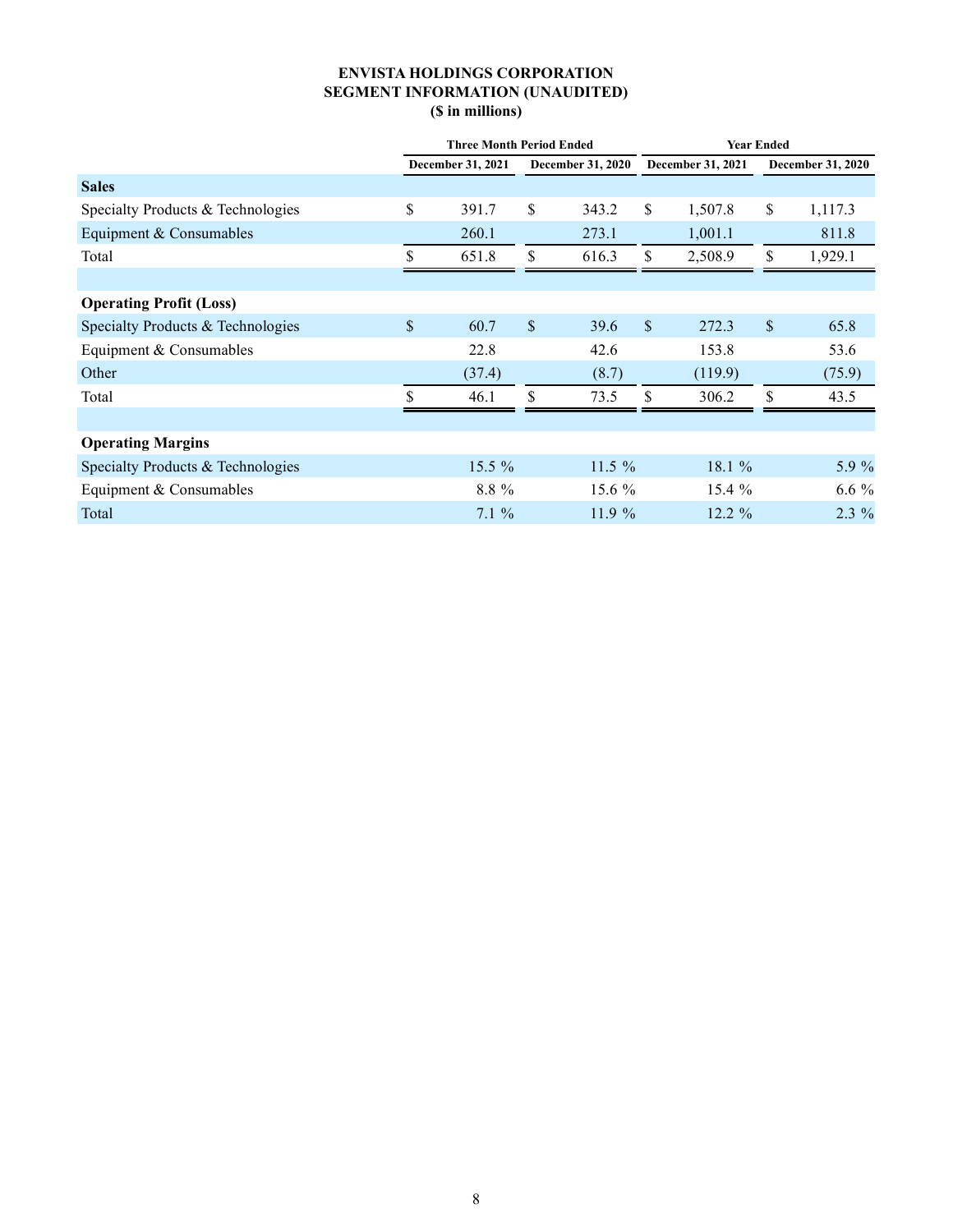## ENVISTA HOLDINGS CORPORATION RECONCILIATION OF GAAP TO NON-GAAP FINANCIAL MEASURES (UNAUDITED) (\$ in millions)

# Adjusted Gross Profit and Adjusted Gross Margin

|                                                          |                   | <b>Three Months Ended</b> |                          |          | <b>Year Ended</b> |                          |                          |         |
|----------------------------------------------------------|-------------------|---------------------------|--------------------------|----------|-------------------|--------------------------|--------------------------|---------|
|                                                          | December 31, 2021 |                           | <b>December 31, 2020</b> |          |                   | <b>December 31, 2021</b> | <b>December 31, 2020</b> |         |
| Gross Profit                                             | S                 | 343.2                     | S                        | 340.0    | S.                | 1.426.5                  | S                        | 1,054.8 |
| Restructuring costs and asset impairments <sup>A</sup>   |                   | 29.0                      |                          | 8.0      |                   | 35.9                     |                          | 18.3    |
| <b>Adjusted Gross Profit</b>                             |                   | 372.2                     | S                        | 348.0    | S                 | 1.462.4                  | S                        | 1,073.1 |
|                                                          |                   |                           |                          |          |                   |                          |                          |         |
| Gross Margin (Gross Profit / Sales)                      |                   | 52.7 %                    |                          | 55.2 $%$ |                   | 56.9%                    |                          | 54.7 %  |
| Adjusted Gross Margin (Adjusted Gross Profit /<br>Sales) |                   | 57.1 %                    |                          | 56.5 $%$ |                   | 58.3 %                   |                          | 55.6 %  |

### Adjusted Operating Profit

|                                                        | <b>Three Month Period Ended</b> |                                              |               |                      | <b>Year Ended</b> |                      |               |        |
|--------------------------------------------------------|---------------------------------|----------------------------------------------|---------------|----------------------|-------------------|----------------------|---------------|--------|
|                                                        |                                 | December 31,<br>December 31,<br>2021<br>2020 |               | December 31,<br>2021 |                   | December 31,<br>2020 |               |        |
| Consolidated                                           |                                 |                                              |               |                      |                   |                      |               |        |
| Operating Profit (Loss)                                | \$                              | 46.1                                         | \$            | 73.5                 | \$                | 306.2                |               | 43.5   |
| Amortization of acquisition-related intangible assets  |                                 | 20.1                                         |               | 21.8                 |                   | 81.5                 |               | 87.3   |
| Restructuring costs and asset impairments <sup>A</sup> |                                 | 39.8                                         |               | 30.6                 |                   | 63.6                 |               | 84.4   |
| Contingent loss reserves <sup>B</sup>                  |                                 | 0.9                                          |               | (13.3)               |                   | 4.2                  |               | 2.7    |
| Transaction costs C                                    |                                 | 3.8                                          |               |                      |                   | 3.8                  |               |        |
| <b>Adjusted Operating Profit</b>                       | \$                              | 110.7                                        | $\mathsf{\$}$ | 112.6                | \$                | 459.3                | $\mathbb{S}$  | 217.9  |
| Adjusted Operating Profit as a % of Sales              |                                 | 17.0 %                                       |               | 18.3 %               |                   | 18.3 %               |               | 11.3 % |
| <b>Specialty Products &amp; Technologies</b>           |                                 |                                              |               |                      |                   |                      |               |        |
| <b>Operating Profit</b>                                | \$                              | 60.7                                         | $\sqrt{\ }$   | 39.6                 | $\mathcal{S}$     | 272.3                | $\mathbb{S}$  | 65.8   |
| Amortization of acquisition-related intangible assets  |                                 | 14.8                                         |               | 15.2                 |                   | 60.0                 |               | 60.0   |
| Restructuring costs and asset impairments <sup>A</sup> |                                 | 10.0                                         |               | 15.8                 |                   | 25.2                 |               | 43.8   |
| Contingent loss reserve <sup>B</sup>                   |                                 | 0.9                                          |               |                      |                   | 3.0                  |               |        |
| <b>Adjusted Operating Profit</b>                       | \$                              | 86.4                                         | $\sqrt{\ }$   | 70.6                 | $\mathcal{S}$     | 360.5                | $\mathcal{S}$ | 169.6  |
| Adjusted Operating Profit as a % of Sales              |                                 | 22.1 %                                       |               | 20.6 %               |                   | 23.9 %               |               | 15.2 % |
| <b>Equipment &amp; Consumables</b>                     |                                 |                                              |               |                      |                   |                      |               |        |
| <b>Operating Profit</b>                                | $\mathbb{S}$                    | 22.8                                         | $\mathsf{\$}$ | 42.6                 | $\mathbb{S}$      | 153.8                | $\mathsf{\$}$ | 53.6   |
| Amortization of acquisition-related intangible assets  |                                 | 5.3                                          |               | 6.6                  |                   | 21.5                 |               | 27.3   |
| Restructuring costs and asset impairments <sup>A</sup> |                                 | 27.6                                         |               | 13.7                 |                   | 32.1                 |               | 33.9   |
| Contingent loss reserve <sup>B</sup>                   |                                 |                                              |               |                      |                   | 1.2                  |               |        |
| <b>Adjusted Operating Profit</b>                       | \$                              | 55.7                                         | \$            | 62.9                 | $\mathbb{S}$      | 208.6                | $\mathcal{S}$ | 114.8  |
| Adjusted Operating Profit as a % of Sales              |                                 | 21.4 %                                       |               | 23.0 %               |                   | 20.8 %               |               | 14.1 % |

See the accompanying Notes to Reconciliation of GAAP to Non-GAAP Financial Measures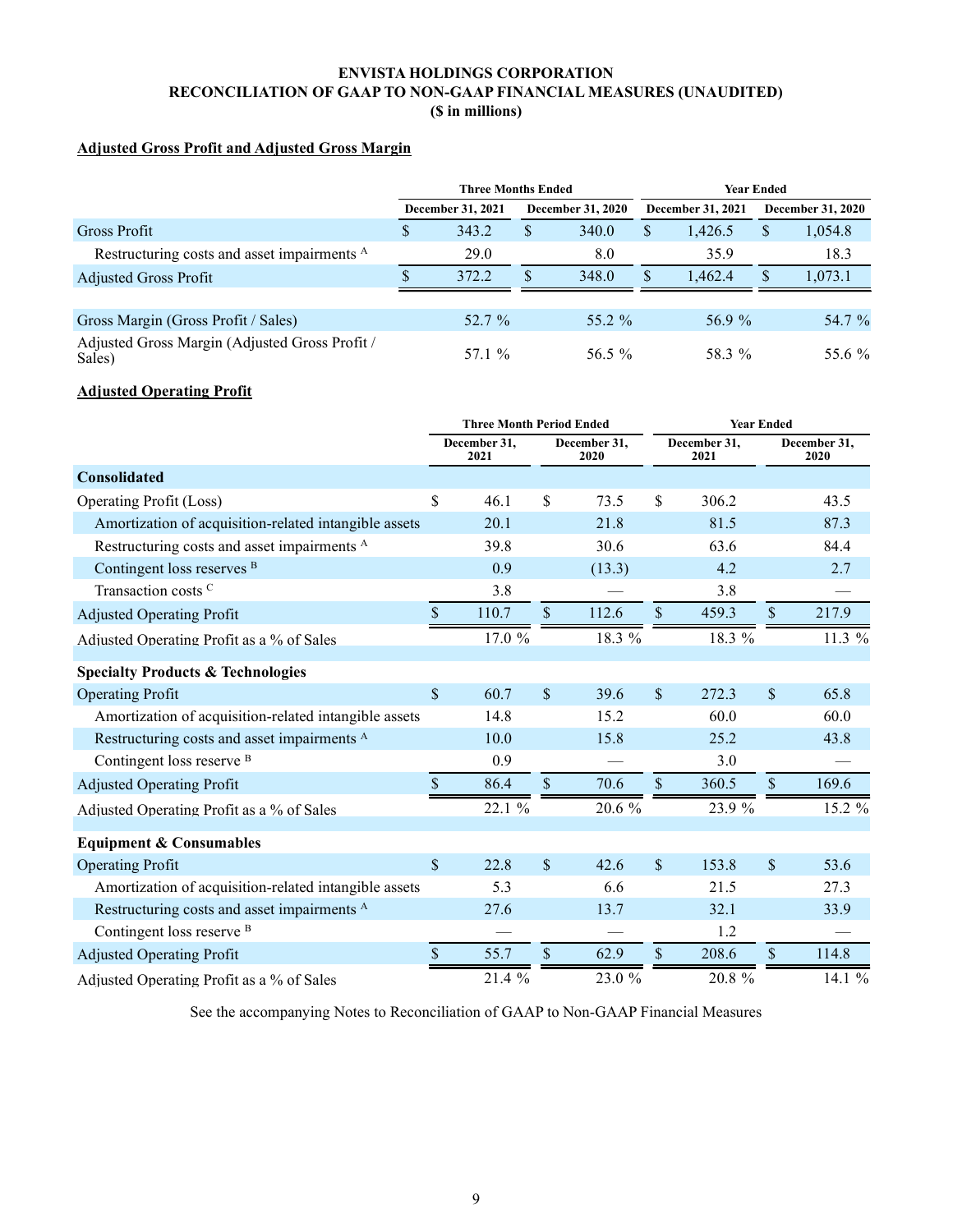# Adjusted Net Income

|                                                                            |                                               | <b>Three Months Ended</b> | <b>Year Ended</b> |                          |  |  |
|----------------------------------------------------------------------------|-----------------------------------------------|---------------------------|-------------------|--------------------------|--|--|
|                                                                            | <b>December 31, 2020</b><br>December 31, 2021 |                           | December 31, 2021 | <b>December 31, 2020</b> |  |  |
| Net Income From Continuing Operations                                      | 42.5<br>\$                                    | 91.1 S                    | 263.5             | 42.5                     |  |  |
| Amortization of acquisition-related intangible<br>assets                   | 20.1                                          | 21.8                      | 81.5              | 87.3                     |  |  |
| Restructuring costs and asset impairments <sup>A</sup>                     | 39.8                                          | 30.6                      | 63.6              | 84.4                     |  |  |
| Contingent loss reserves <sup>B</sup>                                      | 0.9                                           | (13.3)                    | 4.2               | 2.7                      |  |  |
| Non-cash interest expense - convertible senior<br>notes $D$                | 4.8                                           | 4.6                       | 19.0              | 11.0                     |  |  |
| Transaction costs <sup>C</sup>                                             | 3.8                                           |                           | 3.8               |                          |  |  |
| Tax effect of adjustments reflected above E                                | (17.0)                                        | (10.3)                    | (40.9)            | (43.6)                   |  |  |
| Discrete tax adjustments and other tax-related<br>adjustments <sup>F</sup> | (13.8)                                        | (52.2)                    | (66.5)            | (54.7)                   |  |  |
| Adjusted Net Income                                                        | 81.1                                          | 72.3                      | 328.2             | 129.6                    |  |  |

# Adjusted Diluted Earnings Per Share

|                                                                            |                                               | <b>Three Months Ended</b> | <b>Year Ended</b> |                          |  |  |
|----------------------------------------------------------------------------|-----------------------------------------------|---------------------------|-------------------|--------------------------|--|--|
|                                                                            | <b>December 31, 2020</b><br>December 31, 2021 |                           | December 31, 2021 | <b>December 31, 2020</b> |  |  |
| Diluted Earnings From Continuing Operations Per<br><b>Share</b>            | \$<br>0.24                                    | - \$<br>0.54              | -\$<br>1.48       | 0.26<br>-S               |  |  |
| Amortization of acquisition-related intangible<br>assets                   | 0.11                                          | 0.13                      | 0.46              | 0.53                     |  |  |
| Restructuring costs and asset impairments <sup>A</sup>                     | 0.22                                          | 0.18                      | 0.36              | 0.51                     |  |  |
| Contingent loss reserves <sup>B</sup>                                      | 0.01                                          | (0.08)                    | 0.02              | 0.02                     |  |  |
| Non-cash interest expense - convertible senior<br>notes $D$                | 0.03                                          | 0.03                      | 0.11              | 0.07                     |  |  |
| Transaction costs <sup>C</sup>                                             | 0.02                                          |                           | 0.02              |                          |  |  |
| Tax effect of adjustments reflected above E                                | (0.10)                                        | (0.06)                    | (0.23)            | (0.27)                   |  |  |
| Discrete tax adjustments and other tax-related<br>adjustments <sup>F</sup> | (0.07)                                        | (0.31)                    | (0.37)            | (0.33)                   |  |  |
| Adjusted Diluted Earnings Per Share                                        | 0.46                                          | 0.43                      | 1.85<br><b>S</b>  | 0.79<br>S                |  |  |

### Adjusted EBITDA

|                                                          |                                               | <b>Three Months Ended</b> | <b>Year Ended</b> |                          |  |  |
|----------------------------------------------------------|-----------------------------------------------|---------------------------|-------------------|--------------------------|--|--|
|                                                          | <b>December 31, 2020</b><br>December 31, 2021 |                           | December 31, 2021 | <b>December 31, 2020</b> |  |  |
| Net Income From Continuing Operations                    | 42.5<br>S                                     | 91.1<br>S                 | \$.<br>263.5      | 42.5<br><sup>\$</sup>    |  |  |
| Interest expense, net                                    | 10.5                                          | 21.3                      | 54.1              | 62.5                     |  |  |
| Income taxes                                             | (5.3)                                         | (40.3)                    | (9.0)             | (62.5)                   |  |  |
| Depreciation                                             | 8.4                                           | 9.4                       | 33.3              | 34.4                     |  |  |
| Amortization of acquisition-related intangible<br>assets | 20.1                                          | 21.8                      | 81.5              | 87.3                     |  |  |
| Restructuring costs and asset impairments <sup>A</sup>   | 39.8                                          | 30.6                      | 63.6              | 84.4                     |  |  |
| Transaction costs C                                      | 3.8                                           |                           | 3.8               |                          |  |  |
| Contingent loss reserves <sup>B</sup>                    | 0.9                                           | (13.3)                    | 4.2               | 2.7                      |  |  |
| Adjusted EBITDA                                          | 120.7                                         | 120.6                     | 495.0             | 251.3                    |  |  |

See the accompanying Notes to Reconciliation of GAAP to Non-GAAP Financial Measures.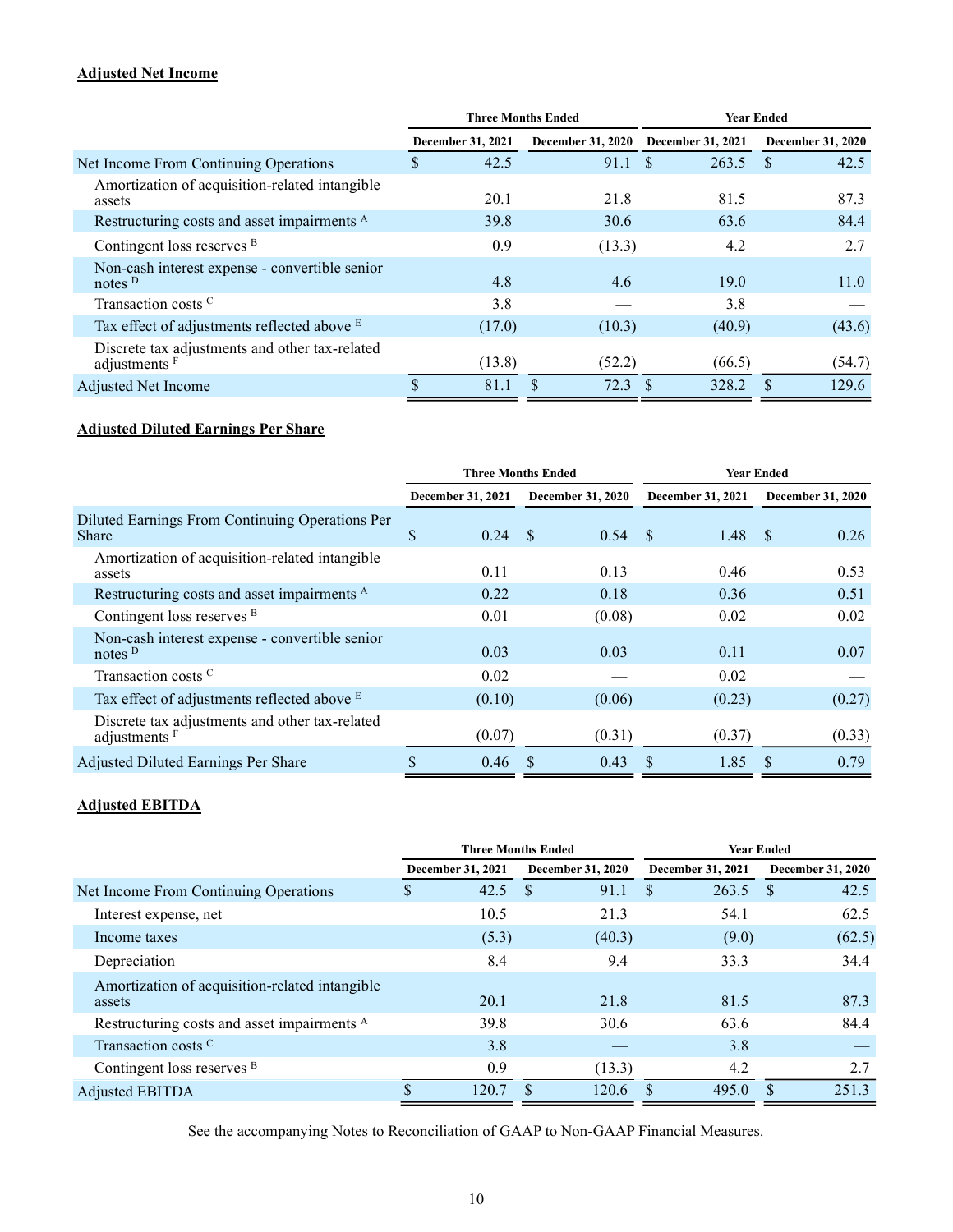## Core Sales Growth<sup>1</sup>

|                                              | % Change Three<br><b>Month Period Ended</b><br>December 31, 2021 vs.<br>Comparable 2021 | % Change Twelve<br><b>Month Period Ended</b><br>December 31, 2021 vs.<br>Comparable 2021 |
|----------------------------------------------|-----------------------------------------------------------------------------------------|------------------------------------------------------------------------------------------|
| <b>Consolidated</b>                          | Period                                                                                  | Period                                                                                   |
| Total sales growth                           | 5.8 %                                                                                   | 30.1 %                                                                                   |
| Less the impact of:                          |                                                                                         |                                                                                          |
| Discontinued products                        | $0.3\%$                                                                                 | $0.4\%$                                                                                  |
| Currency exchange rates                      | $0.5 \%$                                                                                | $(1.5)\%$                                                                                |
| Core sales growth                            | $6.6\%$                                                                                 | 29.0 %                                                                                   |
| <b>Specialty Products &amp; Technologies</b> |                                                                                         |                                                                                          |
| Total sales growth                           | 14.1 %                                                                                  | 34.9 %                                                                                   |
| Less the impact of:                          |                                                                                         |                                                                                          |
| Discontinued products                        | (0.2)%                                                                                  | $(0.1)\%$                                                                                |
| Currency exchange rates                      | $0.6\%$                                                                                 | $(1.8)\%$                                                                                |
| Core sales growth                            | 14.5 %                                                                                  | 33.0 %                                                                                   |
| <b>Equipment &amp; Consumables</b>           |                                                                                         |                                                                                          |
| Total sales growth                           | $(4.8)\%$                                                                               | 23.3 %                                                                                   |
| Less the impact of:                          |                                                                                         |                                                                                          |
| Discontinued products                        | $1.0\%$                                                                                 | $1.0 \%$                                                                                 |
| Currency exchange rates                      | $0.5 \%$                                                                                | (0.9)%                                                                                   |
| Core sales growth                            | $(3.3)\%$                                                                               | 23.4 %                                                                                   |

<sup>1</sup> We use the term "core sales" to refer to GAAP revenue excluding (1) sales from acquired businesses recorded prior to the first anniversary of the acquisition ("acquisitions"), (2) sales from discontinued products and (3) the impact of currency translation. Sales from discontinued products includes major brands or products that Envista has made the decision to discontinue as part of a portfolio restructuring. Discontinued brands or products consist of those which Envista (1) is no longer manufacturing, (2) is no longer investing in the research or development of, and (3) expects to discontinue all significant sales within one year from the decision date to discontinue. The portion of sales attributable to discontinued brands or products is calculated as the net decline of the applicable discontinued brand or product from period-to-period. The portion of GAAP revenue attributable to currency exchange rates is calculated as the difference between (a) the period-to-period change in sales and (b) the period-to-period change in sales after applying current period foreign exchange rates to the prior year period. We use the term "core sales growth" to refer to the measure of comparing current period core sales with the corresponding period of the prior year.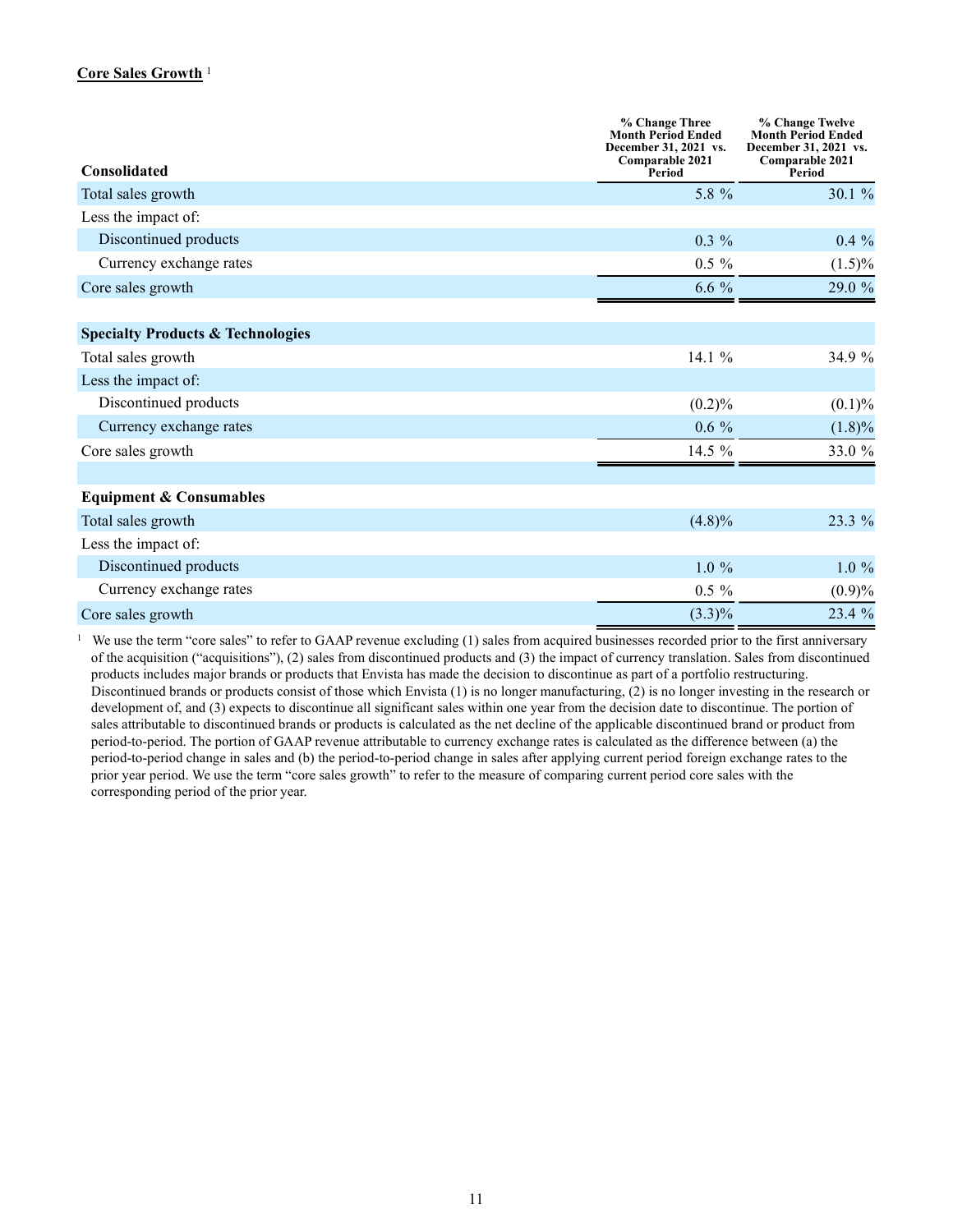# Reconciliation of Operating Cash Flows to Free Cash Flow

|                                                                                         | <b>Three Months Ended</b> |                   |    |                          | <b>Year Ended</b> |                   |  |                          |
|-----------------------------------------------------------------------------------------|---------------------------|-------------------|----|--------------------------|-------------------|-------------------|--|--------------------------|
|                                                                                         |                           | December 31, 2021 |    | <b>December 31, 2020</b> |                   | December 31, 2021 |  | <b>December 31, 2020</b> |
| Net Operating Cash Provided by (Used in)<br><b>Investing Activities</b>                 | \$                        | 258.8             |    | $(5.1)$ \$               |                   | 232.9             |  | (69.1)                   |
| Net Operating Cash Provided by (Used in)<br><b>Financing Activities</b>                 | \$                        | 1.8               | -S | 3.8 <sup>°</sup>         |                   | $(465.6)$ \$      |  | 492.5                    |
|                                                                                         |                           |                   |    |                          |                   |                   |  |                          |
| Net Operating Cash Provided by Operating<br>Activities                                  | \$                        | 165.8             | -8 | 193.4                    | - \$              | 391.4 \$          |  | 283.9                    |
| Less: payments for additions to property, plant<br>and equipment (capital expenditures) |                           | (8.7)             |    | (13.1)                   |                   | (54.7)            |  | (47.7)                   |
| Plus: proceeds from sales of property, plant and<br>equipment (capital disposals)       |                           |                   |    | 5.3                      |                   | 11.6              |  | 5.3                      |
| Free Cash Flow                                                                          | S                         | 157.1             |    | 185.6                    |                   | 348.3             |  | 241.5                    |

See the accompanying Notes to Reconciliation of GAAP to Non-GAAP Financial Measures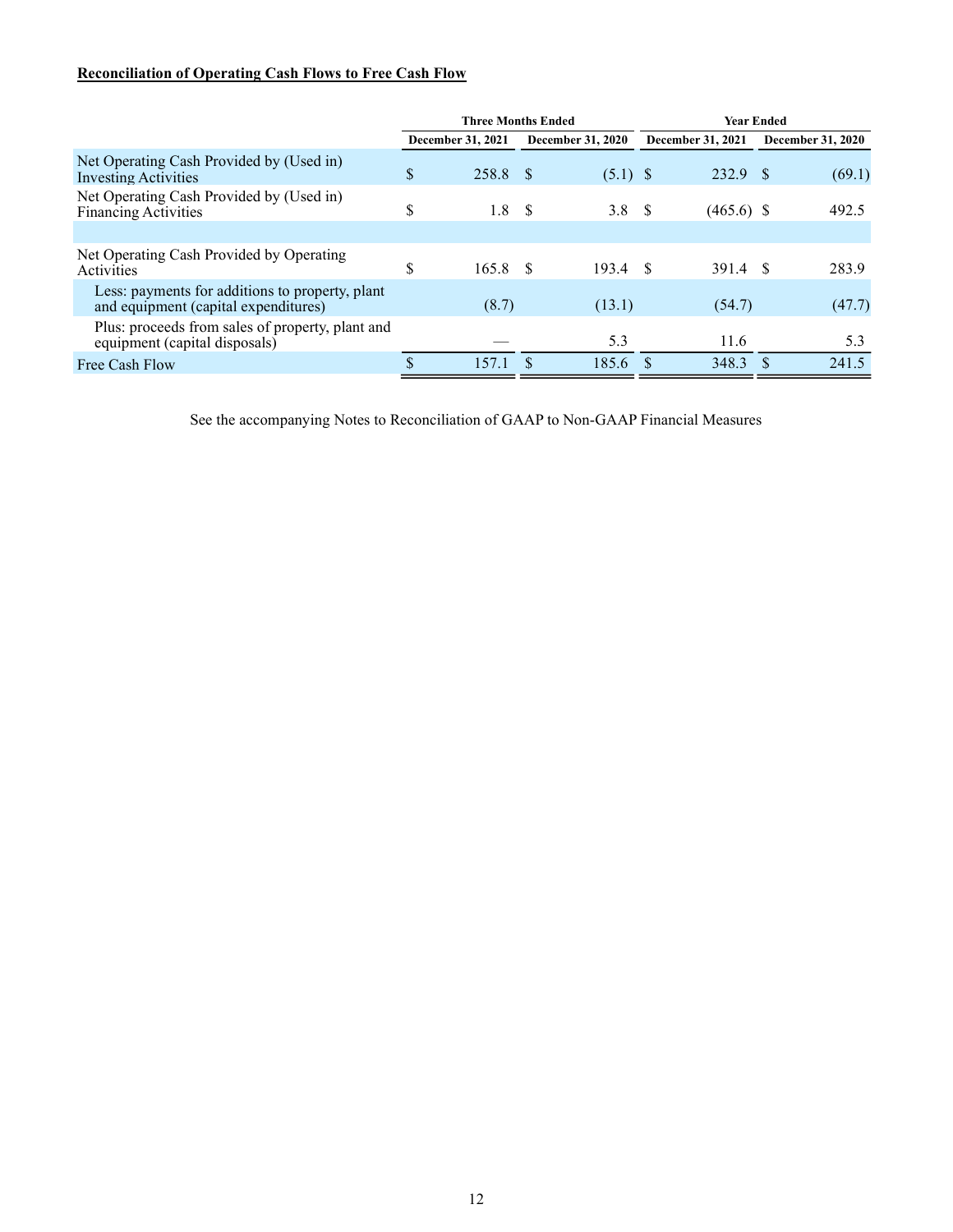### ENVISTA HOLDINGS CORPORATION NOTES TO RECONCILIATION OF GAAP TO NON-GAAP FINANCIAL MEASURES (UNAUDITED)

- $\Lambda$  We exclude costs incurred pursuant to discrete restructuring plans that are fundamentally different (in terms of the size, strategic nature and planning requirements, as well as the inconsistent frequency, of such plans) from the ongoing productivity improvements that result from application of the Envista Business System. These restructuring plans are incremental to the operating activities that arise in the ordinary course of our business and we believe are not indicative of Envista's ongoing operating costs in a given period.
- B Represents accruals for certain legal matters.
- $<sup>c</sup>$  These transaction costs are related to the pending acquisition of Carestream Dental's intra-oral scanner business.</sup>
- D Non-cash interest expense represents accretion of the debt discount associated with the convertible senior notes due 2025.
- $E$  This line item reflects the aggregate tax effect of all pretax adjustments reflected in the preceding line items of the table using each adjustment's applicable tax rate, including the effect of interim tax accounting requirements of Accounting Standards Codification Topic 740 Income Taxes.
- F The discrete tax matters relate primarily to excess tax benefits from stock-based compensation, changes in estimates associated with prior period uncertain tax positions and audit settlements, tax benefits resulting from a change in law, and changes in determination of realization of certain deferred tax assets.

### Statement Regarding Non-GAAP Measures

Each of the non-GAAP measures set forth above should be considered in addition to, and not as a replacement for or superior to, the comparable GAAP measure, and may not be comparable to similarly titled measures reported by other companies. Management believes that these measures provide useful information to investors by offering additional ways of viewing Envista Holdings Corporation's ("Envista" or the "Company") results that, when reconciled to the corresponding GAAP measure, help our investors to:

- with respect to Adjusted Gross Profit, Adjusted Operating Profit, Adjusted Net Income, Adjusted Diluted Earnings Per Share and Adjusted EBITDA, understand the long-term profitability trends of Envista's business and compare Envista's profitability to prior and future periods and to Envista's peers;
- with respect to Core Sales, identify underlying growth trends in Envista's business and compare Envista's revenue performance with prior and future periods and to Envista's peers;
- with respect to Adjusted EBITDA, help investors understand operational factors associated with a company's financial performance because it excludes the following from consideration: interest, taxes, depreciation, amortization, and infrequent or unusual losses or gains such as goodwill impairment charges or nonrecurring and restructuring charges. Management uses Adjusted EBITDA, as a supplemental measure for assessing operating performance in conjunction with related GAAP amounts. In addition, Adjusted EBITDA is used in connection with operating decisions, strategic planning, annual budgeting, evaluating Company performance and comparing operating results with historical periods and with industry peer companies; and
- with respect to Free Cash Flow (the "FCF Measure"), understand Envista's ability to generate cash without external financings, strengthen its balance sheet, invest in its business and grow its business through acquisitions and other strategic opportunities (although a limitation of free cash flow is that it does not take into account the Company's debt service requirements and other non-discretionary expenditures, and as a result the entire Free Cash Flow amount is not necessarily available for discretionary expenditures).